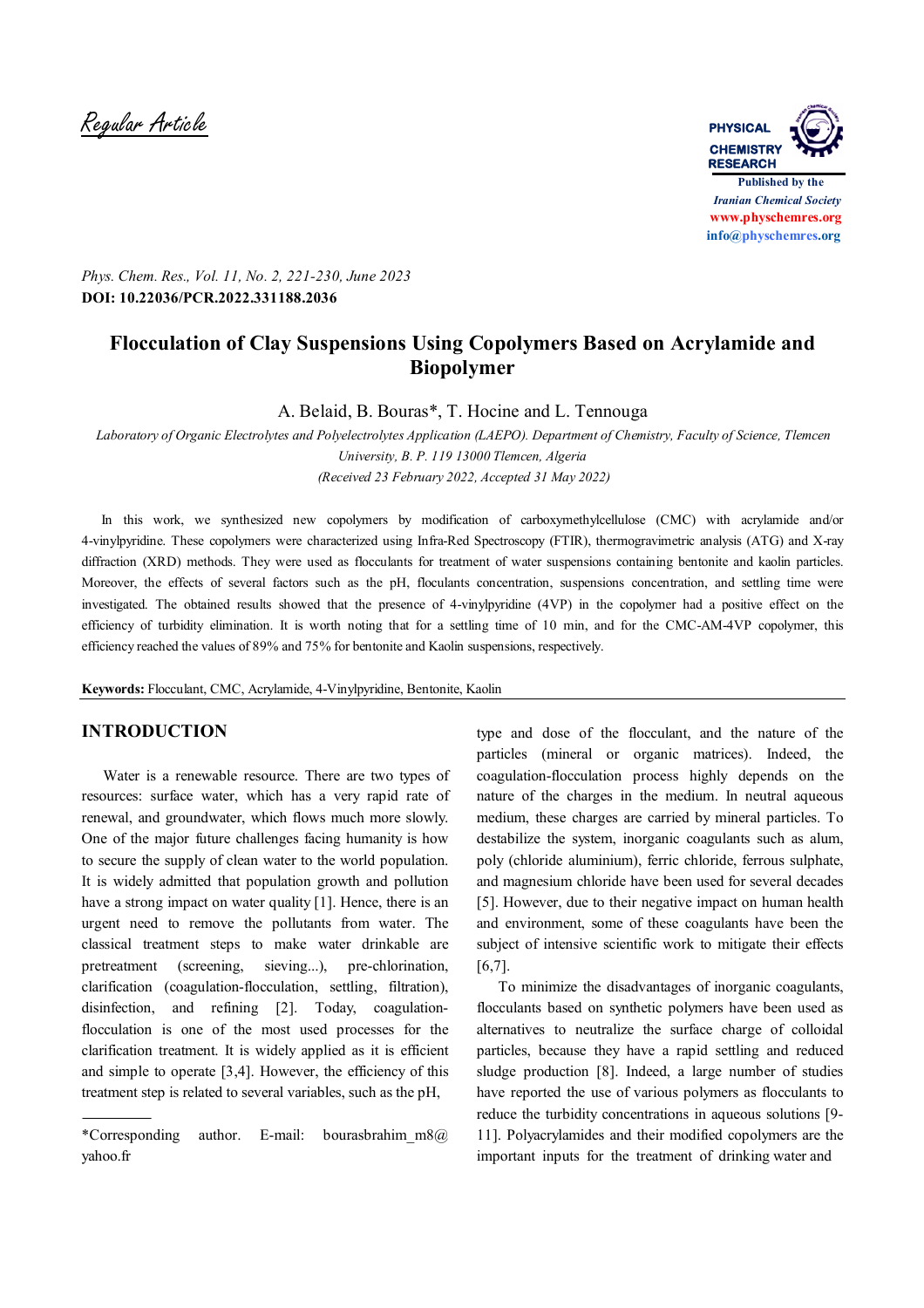wastewater following the coagulation/flocculation properties [12]. Therefore, biopolymers based flocculants have been attracting wide interest of researchers due to their advantages such as biodegradability and environmental friendly [13]. Carboxymethylcellulose (CMC) is a linear polymer of ether cellulose that is anionic and biodegradable. It has several important properties due to its solubility, rheology, and adsorption on surfaces [14]. Researchers have always used CMC to stabilize the mud based on water loaded with clay particles. Currently, the study of the interaction of the CMC with clays led to introduction of polymers poly cellulose anionic (or PAC) that is widely applied in water-based fluids. Several authors have successfully modified the biopolymer CMC using some unconventional modifiers [15,16] such as polyacrylamide for the wastewater remediation [17]. The obtained CMC/PAM composite hydrogel reveals a strong single ion affinity to copper (CuII), lead (PbII) and cadmium (CdII) ions. Thus, in order to combine the best properties of both, synthetic polymers PAM and P4VP are grafted onto the backbone of biopolymers to obtain tailormade grafted flocculants. In the present work, we studied the possibility of modifying the CMC by acrylamide (AM) and/or 4-vinylpyridine (4VP) monomers to obtain CMC-AM and CMC-AM-4VP copolymers. Both copolymers were employed as a flocculants for the removal of two kinds of clay, bentonite and kaolin particles, from aqueous solutions. Optimization of the flocculation process was done by investigating the influence of different parameters.

## **EXPERIMENTAL**

## **Materials**

 4-Vinylpyridine (4VP, 98%) and the acrylamide (AM) compound were supplied by Aldrich (France) and by Merck (France), respectively. The carboxymethylcellulose (CMC) used was provided by PROLABO; it's soluble in water and its substitution degree is about 0.82-0.95. Other reagents including ammonium persulfate (APS), sodium hydroxide (NaOH), and hydrochloric acid (HCl) were used without further purification and were provided by Aldrich. In addition, absolute ethanol was purchased from Aldrich and was used as non-solvent for the copolymers while the bi

distilled water was used as solvent for the synthesized copolymers. The raw bentonite sample, 97% montmorillonite, was donated by a local company issued from the fields of Hammam Boughrara-Maghnia, Algeria. Kaolin contained kaolinite minerals and was obtained from Sigma-Aldrich (France).

#### **Methods**

 Kaolin and bentonite suspensions were prepared in 5 l of distilled water as synthetic wastewater. Flocculation experiments were carried out in a conventional Jar-Test apparatus according to the procedure described in our earlier works [10,18,19]. For assessing flocculant efficiency, we used a turbidy meter to measure the initial turbidity  $(T_0)$ and the turbidity of the suspension after adding different amounts of the flocculant  $(T_f)$ . The turbidity removal percent was calculated from the formula [10,18,19]:

$$
Turbidity\,removal\% = \frac{(T_0 - T_f)}{T_0}
$$

### **Synthesis of the Copolymers**

 Flocculants CMC-AM and CMC-AM-4VP were obtained by modification of carboxymethylcellulose (CMC) by acrylamide monomers (AM) and/or 4-vinylpyridine (4VP) according to the following procedure: in a flask, an amount of CMC was totally dissolved in bi-distilled water. The solution was heated under stirring for 30 min. In a beaker an amount of acrylamide monomer (AM) and/or 4-vinylpyridine (4VP) were dissolved in 25 ml of bidistilled water. The solutions were mixed in a flask and the mixture was stirred with a magnetic stirrer until complete mixing was obtained. In addition, we prepared an aqueous solution of ammonium persulfate (APS) as initiator, and then the APS solution was added to the mixture under pure nitrogen. After 20 min, the mixture refluxed until a gel was obtained. The resulted product precipitated in a corresponding volume of ethanol. The obtained product was filtered and dried at 70 °C for 24 h. Thereafter, the flocculants CMC-AM and CMC-AM-4VP were obtained and used for further flocculation experiments.

#### **Characterization Apparatus**

The XRD patterns of the samples were obtained with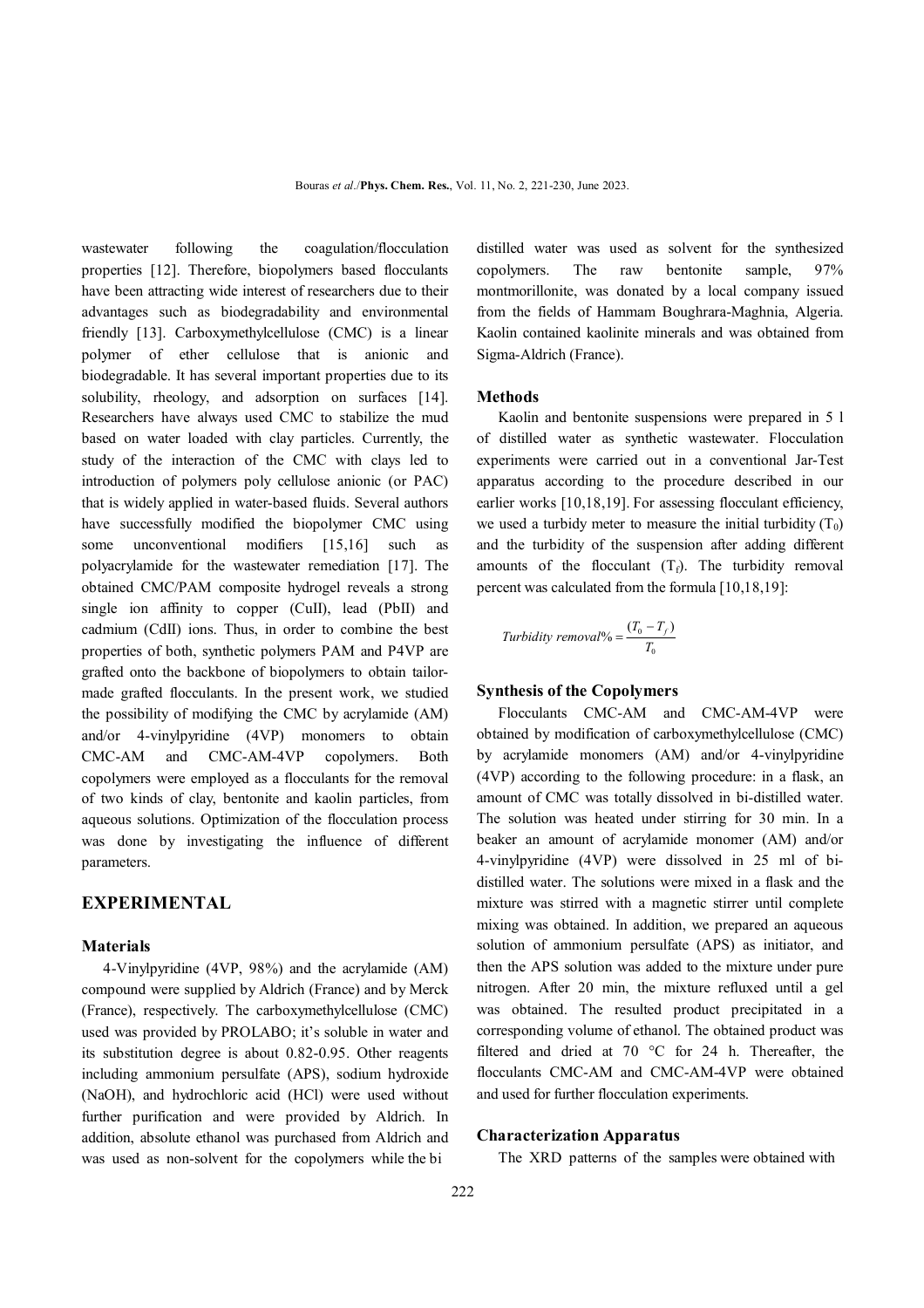X-ray diffractometer ULTIMA IV (Rigaku, Tokyo, Japan), operating with Copper K $\alpha$  radiation ( $\lambda = 1.54$  Å) at 40 kV and 30 mA. All experiments were carried out at room temperature with 2θ varying from 2 to 40° with a scan speed of 2°/min sweep and 0.02° pitch. Infrared (IR) spectra of the samples were realized using an Agilent Cary 600 Series FTIR Spectrometer coupled to a Digital computer allowing the drawing of spectra between  $4000$  and  $400$  cm<sup>-1</sup>. Thermogravimetric analyses of our copolymers were obtained using High-resolution TGA (TA Instruments SDT Q600) over the temperature range 50∼800 °C with heating rate of 10  $^{\circ}$ C min<sup>-1</sup> under a nitrogen atmosphere.

# **RESULTS AND DISCUSSION**

# **Characterization of the Modified Copolymer Infra-Red Spectroscopy (FTIR)**

The Infrared Spectrum of CMC, CMC-AM, and CMC-AM-4VP are shown in Fig. 1, indicating that the modification of CMC was successfully achieved. It should be noted that the FTIR spectra were characterized by the appearance of new important absorption band reduction indicating the existence of AM (C-N, Amide I...), and an



**Fig. 1.** IR spectra (FTIR) of CMC, CMC-AM, CMC-AM- 4VP polymers.

aromatic ring of 4VP (C=C, C=N) in CMC-AM, and CMC-AM-4VP, respectively. Table 1 shows the attributions of the bands of the carboxymethylcellulose (CMC) and the modified copolymers (CMC-AM and CMC-AM-4VP) [17,20,21].

 **Table 1.** Vibration Bands of the Carboxymethylcellulose (CMC) and the Modified Copolymers (CMC-AM and CMC-AM-4VP) [17,20,21]

| Frequency $v$ (cm <sup>-1</sup> ) |        |            | Attribution          | Nature                  |
|-----------------------------------|--------|------------|----------------------|-------------------------|
| <b>CMC</b>                        | CMC-AM | CMC-AM-4VP |                      |                         |
| 3440                              |        |            | $O-H (CMC)$          | Stretching              |
|                                   | 3407   | 3600-3000  | O-H (CMC)            | Stretching              |
|                                   |        |            | $N-H(AM)$            |                         |
|                                   |        | 2935       | $C-H$                | Stretching of 4VP units |
| 2920                              | 2930   |            | C-H                  | Stretching              |
|                                   | 1664   |            | Amide I $(C=O)$      | Stretching              |
|                                   |        | 1640       | $C=N$                | Stretching              |
| 1601                              |        |            | COO <sub>1</sub>     | Stretching              |
|                                   | 1453   |            | CH <sub>2</sub>      | Stretching              |
| 1424                              |        |            | CH <sub>2</sub>      | Stretching              |
|                                   |        | 1415       | $C=C$                | Stretching              |
|                                   | 1394   |            | $C-N$                | Bending                 |
| 1320                              |        |            | $O-H$                | Bending                 |
|                                   | 1120   |            | CH-O-CH <sub>2</sub> |                         |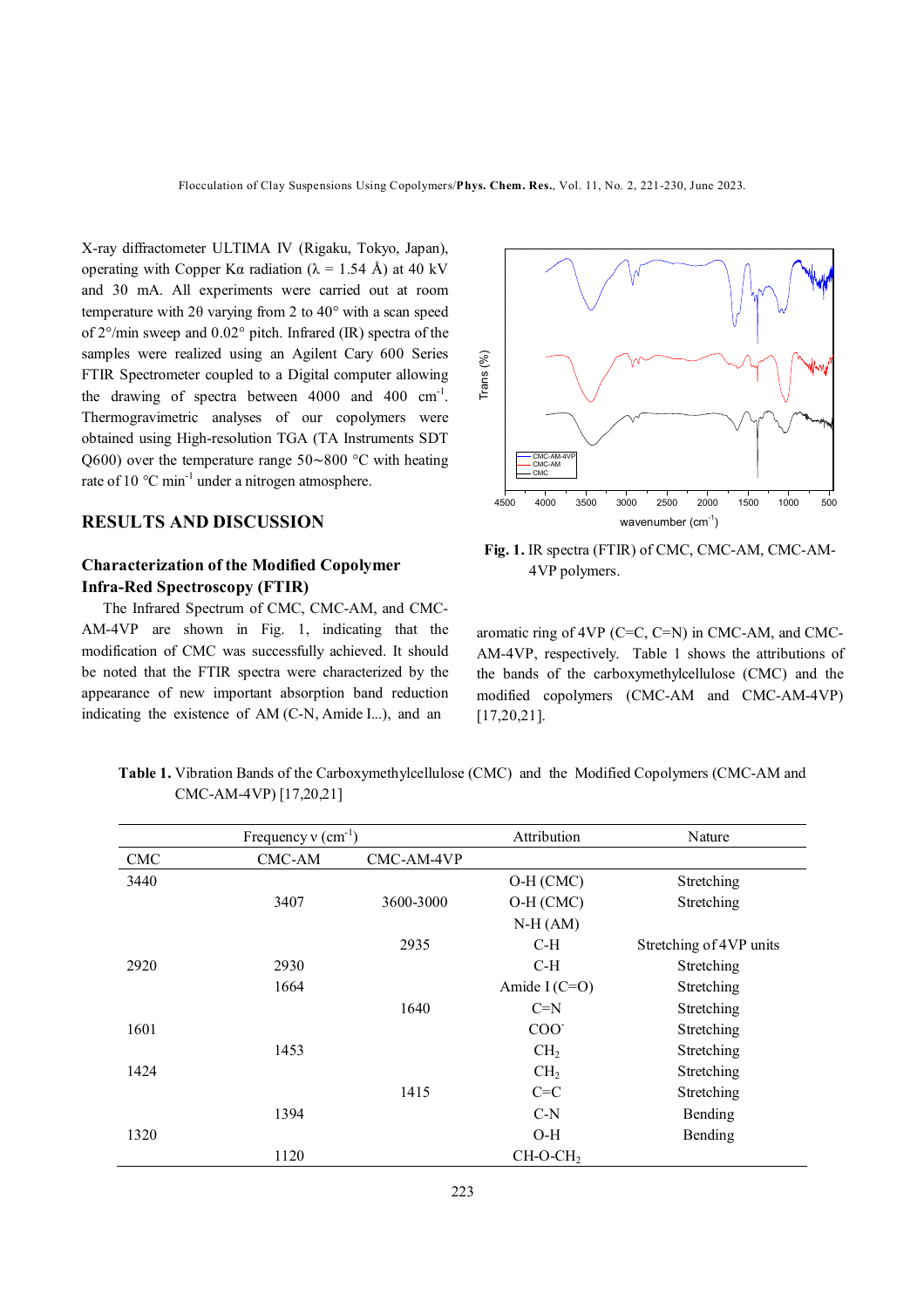### **Thermogravimetric Analysis (TGA)**

 The thermal decomposition behaviors of CMC, PAM, CMC-AM, and CMC-AM-4VP copolymers are illustrated in Fig. 2.

 The black curve in Fig. 2 represents the thermogram of CMC; we distinguished two areas of mass loss. The first loss of mass between 50 and 200 °C is due to the presence of a small amount of moisture in the sample. The second one between 200 to 400  $^{\circ}$ C is due to the loss of CO<sub>2</sub> from the polysaccharide. As there is a COO-group in the case of CMC, it is decarboxylated in this temperature range [20]. The thermogram of CMC-AM depicted in red curve shows that the polymer degradation occurred in three steps. The first loss of mass from 50 to 200 °C is due to evaporation of the water containing in the copolymer, while the second decomposition at a temperature range from 200 to 350 °C indicates the degradation of CMC and PAM. The third degradation at a temperature range from 350 to 800 °C is due to the decomposition of the cyclized product [20]. Indeed, the decomposition of the CMC-AM-4VP copolymer (curve blue) occurred at approximately 220 °C up to 500 °C with a weight loss of 65.63%. The decomposition of the copolymer was at a temperature about 800 °C. From the TGA curves, it was evident that the CMC-PAM-4VP was thermally more stable compared to CMC and CMC-AM. Thus, based on the TGA results we concluded that grafting the chains onto the polysaccharide backbone improved the thermal stability of the polysaccharides.

#### **X-Ray Diffractometry (XRD)**

The XRD analysis was performed to further investigate the structure of the prepared copolymers and prove the modification of carboxymethylcellulose by grafting AM and/or 4-VP chains onto their polysaccharide backbone. The XRD patterns of the CMC, CMC-AM and CMC-AM-4VP are presented in Fig. 3. As can be seen from this figure, a large peak around 21° was observed which corresponds to the low crystallinity of the structure of these polymers [22,23]. The broad peak at  $2\theta = 21^{\circ}$  (or known as the amorphous bump) confirmed the amorphous nature of



**Fig. 3.** XRD patterns of CMC, CMC-AM, and CMC- AM-4VP polymers.



**Fig. 2.** Thermogravimetric analysis of CMC, CMC-AM and CMC-AM-4VP polymers.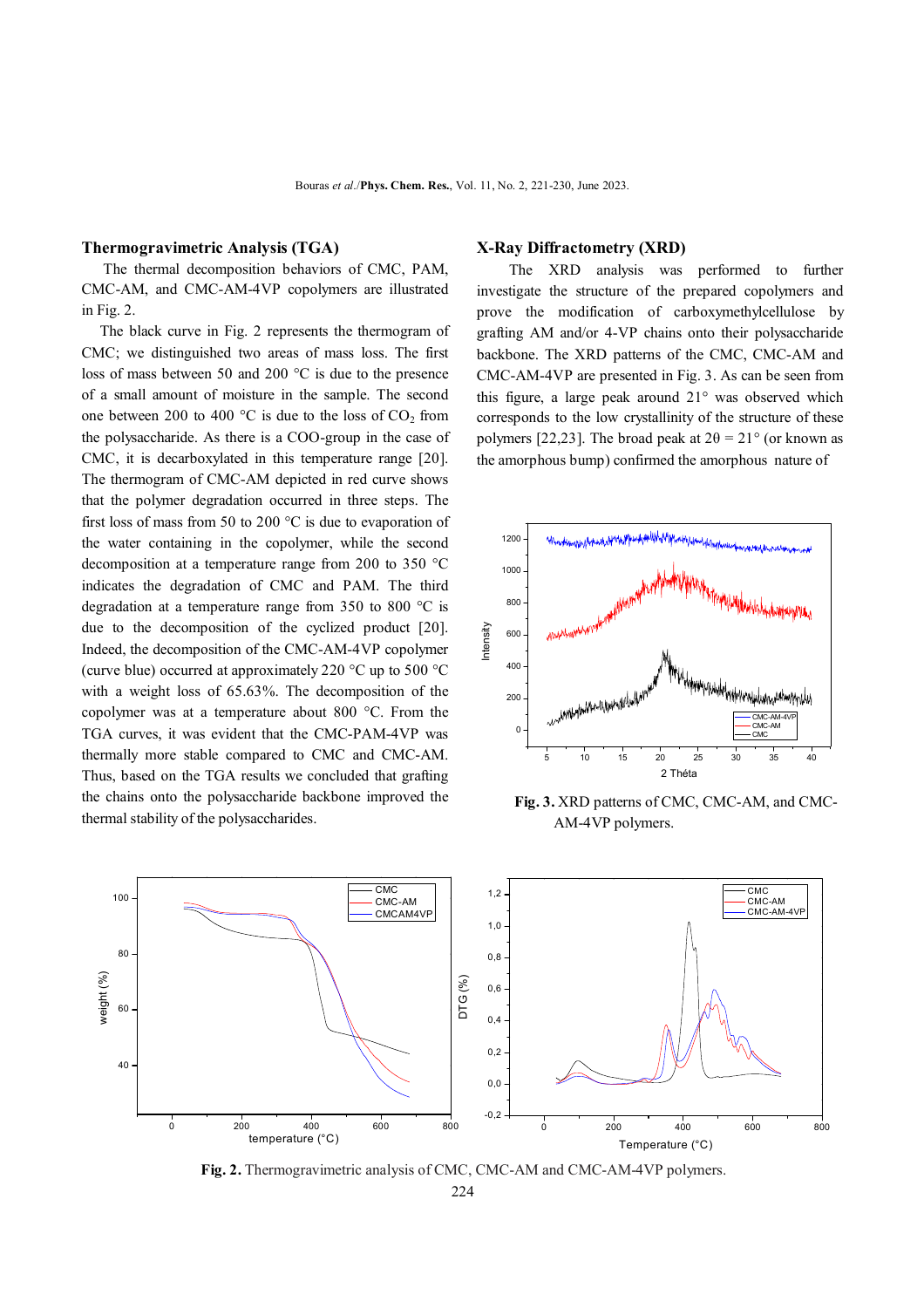these polymers. The relative intensity of the large peak between 15° and 30° of the CMC, CMC-AM polymers was reduced by the addition of 4VP. The width of the peak indicated the increased amorphous nature of these copolymers.

# **Study of the Natural Settling of Bentonite and Kaolin Suspensions**

 In order to investigate the turbidity elimination from both bentonite and kaolin suspensions by the coagulationflocculation process, we first studied the natural settling of bentonite and kaolin with different initial concentrations. For this reason, suspensions of 50, 100 and 150 mg  $I^{-1}$  were carefully prepared in 1 l beakers by rapid dispersion of the relative amount of bentonite or kaolin in distilled water. Residual turbidity was measured as a function of time during one week of settling and its elimination percentage was estimated. The obtained results are depicted in Fig. 4a and Fig. 4b.

 As it is clear from Fig. 4a, the natural settling of bentonite is a very slow process. The results thus are in good agreement with our earlier studies [18,19]. The figures shown above indicate that a maximum removal percentage of 27% was reached at the concentration of 150 mg  $I<sup>-1</sup>$ during one week of settling. Interestingly, for the kaolin suspension an increase in settling rates as a function of time was observed (Fig. 4b). A maximum of 92% was reached for the same concentration of bentonite suspension

 $(150 \text{ mg } l^{\text{-}1})$  and for the same time (one week) of settling. This can be explained by the existence of a large number of suspended particles in kaolin suspension. High turbidity's can be recorded with kaolin and bentonite at the same concentration. This phenomenon promotes the accumulation of these particles and their rapid decantation. The results show that water with high turbidity levels was the easiest to sediment naturally [24].

## **Application of Synthesized Copolymers to Turbidity Removal by Flocculation**

 **Effects of pH and concentration of CMC-AM copolymer on bentonite and Kaolin turbidity removal.**  In order to understand the pH effect on coagulationflocculation efficiency and to determine the optimal pH, we performed the coagulation-flocculation phenomena of bentonite and kaolin suspension at the low concentration of 50 mg  $I<sup>-1</sup>$  with the addition of different concentrations of the copolymer at different pH values (2.6; 4.1; 7.3 and 10). However, Flocculation experiments were carried out using Jar-test described previously. Initial turbidity was measured using a turbidity meter, considering that the initial turbidity solutions were left to settle and the residual turbidity of the supernatant was measured after 10 min. The obtained results are shownd in Fig. 5a and Fig. 5b, which plots the percentage of the turbidity removal against the of bentonite and kaolin suspension are  $T_0 = 10$  NTU and  $T_0 = 30$  NTU, respectively. At the end of the operation, the



**Fig. 4.** Settling rate of suspension as a function of time at 25 °C a) Natural Bentonite; b) Kaolin.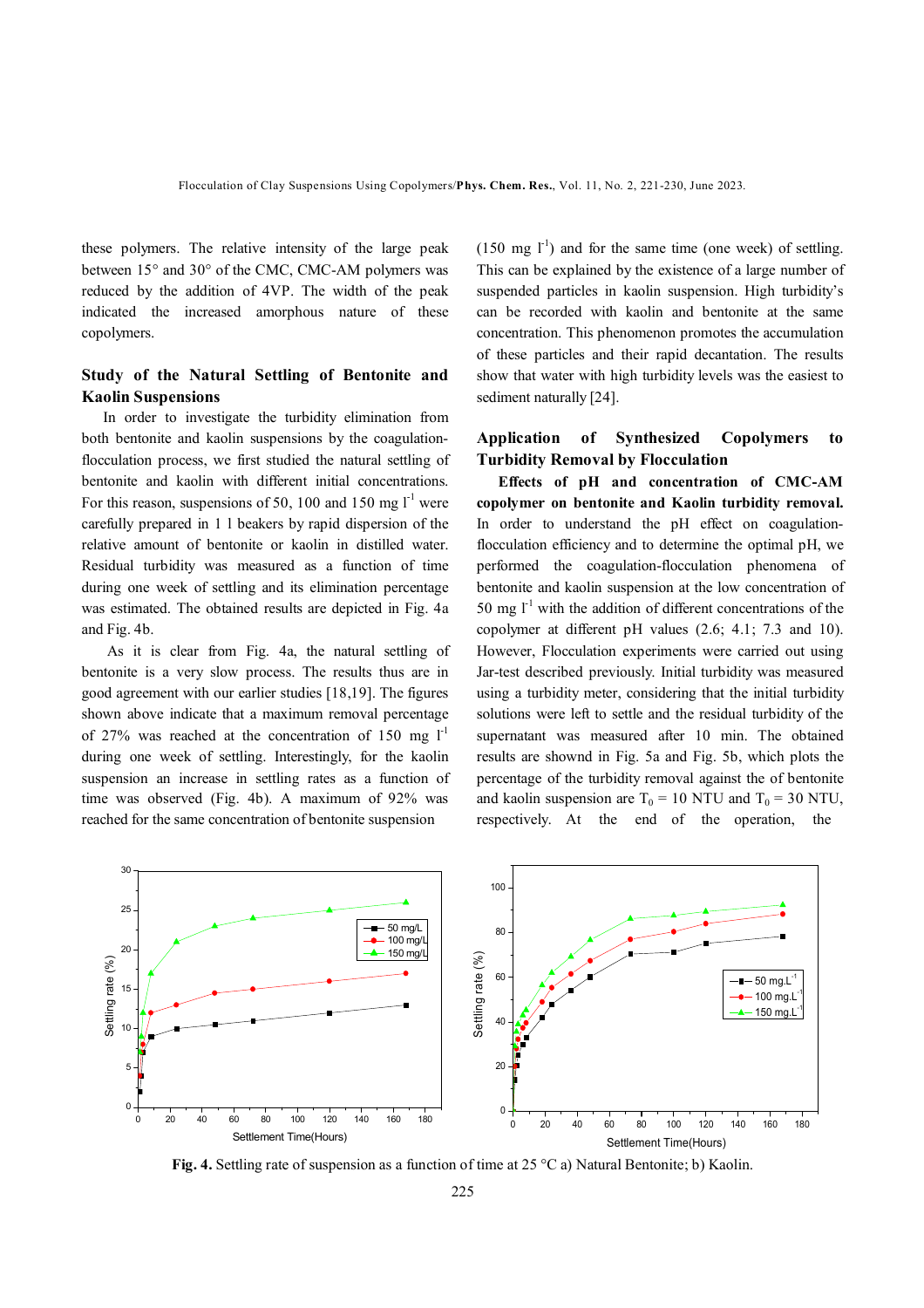concentration of the CMC-AM copolymer at different pH values.

 From the mentioned figures, it can be concluded that CMC-AM copolymer had a slight low performance for the removal of turbidity from the bentonite and kaolin suspensions at different pH. At  $pH = 2.6$ , the removal of turbidity reached a maximum of 33% and 50% for the concentrations of 1 mg  $l^{-1}$  and 10 mg  $l^{-1}$  in bentonite and kaolin, respectively. This result can be explained by the lack of positive charges (+) on the copolymer, which were insufficient to neutralize the bentonite and kaolin particles

and led to a low adsorption result [24,25].

 **Effect of pH and concentration of CMC-AM-4VP copolymer on bentonite and Kaolin turbidity removal**. As shown in Fig. 6, the pH was critical index to investigate the flocculation performance. Fig. 6a shows the turbidity removal from bentonite suspension as a function of copolymer (CMC-AM-4VP) dosage for different values of pH at 25 °C, when Fig. 6b represents the same study but for the kaolin suspension. In both cases, we observed that our copolymer had low efficiency for turbidity removal in the basic medium. Indeed, in acid medium, our copolymer



**Fig. 5.** Turbidity removal as a function of CMC-AM concentration for different values of pH at 25 °C and t = 10 min a) from bentonite suspension; b) from Kaolin suspension.



**Fig. 6.** Turbidity removal as a function of CMC-AM-4VP concentration for different values of pH at 25 °C and t = 10 min a) from bentonite suspension; b) from Kaolin suspension.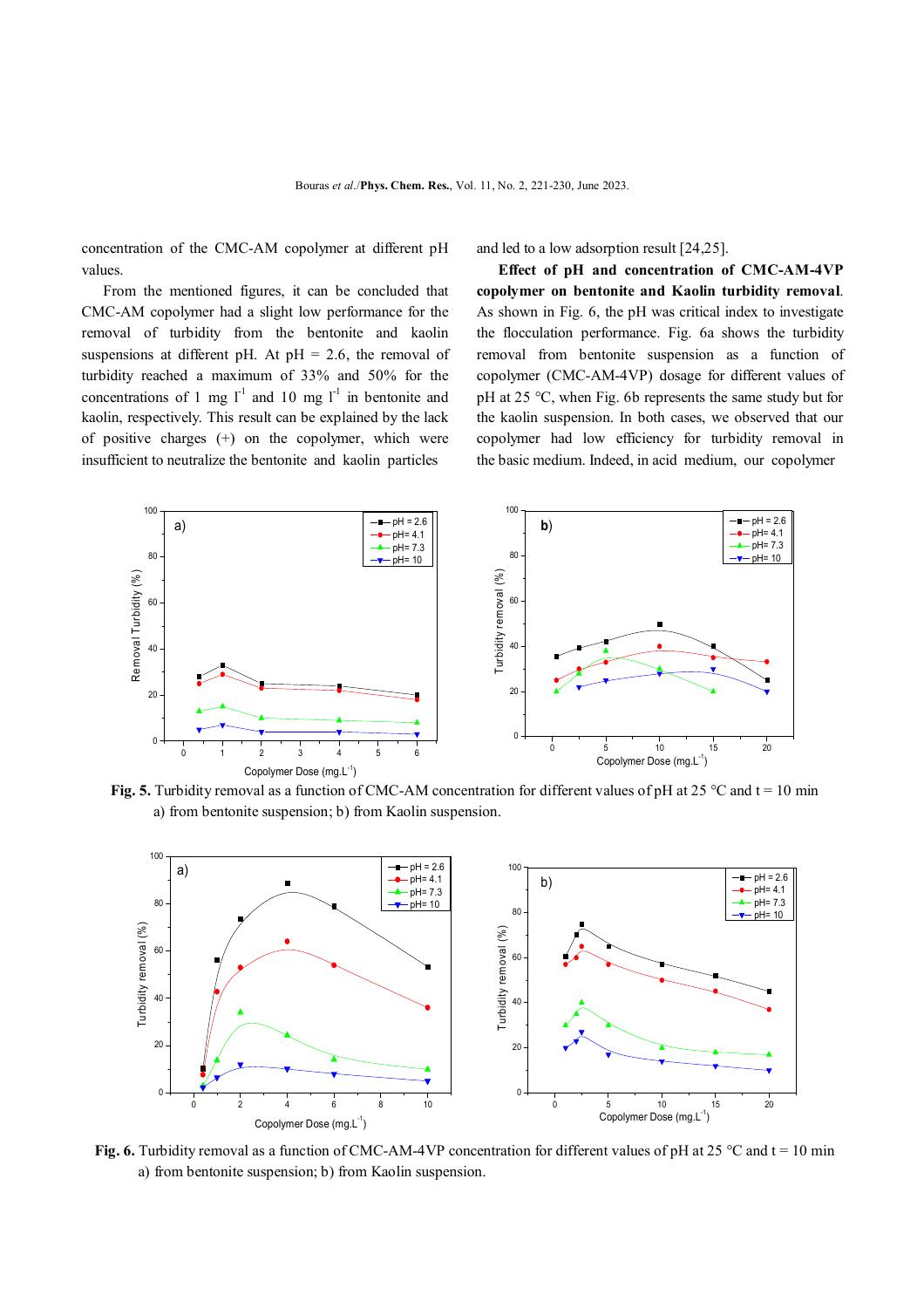showed a good flocculant behavior. In bentonite suspension, the turbidity removal efficiency achieved a percentage of 89% with a copolymer concentration of 4 mg  $l^1$  at pH = 2.6. In fact, in the kaolin suspension, the turbidity removal efficiency was also significantly increased with a decrease in pH values. The value of 75% for a copolymer concentration of 2 mg  $l^{-1}$  at pH = 2.6 was obtained. In both cases, the cationic sites on the copolymer chains increased. Consequently, the possibility of adsorption of bentonite and kaolin particles increased as the charge density rose. This phenomenon may be attributed to electrostatic interaction between cationic copolymer sites and negatively charged

clay particles (bentonite and kaolin). It is considered a flocculation mechanism, although the bridging mechanism plays an important role [26,27].

## **Study of Kinetic Flocculation of Clay (Bentonite and Kaolin) Suspensions**

 In order to study the evolution flocculation process, supernatant turbidity was measured at different settling time after the end of the flocculation process. The turbidity removal values from both bentonite and kaolin suspensions using CMC-AM and CMC-AM-4VP were plotted against time, shown in Fig. 7 and Fig. 8.



**Fig. 7.** Kinetics of the settling pollutants in the presence of different concentrations of the CMC-AM copolymer at  $pH = 2.6a$ ) bentonite suspension; b) Kaolin suspension.



#### **CMC-AM-4VP copolymer**

**Fig. 8.** Kinetics of the settling pollutants in the presence of different concentrations of the CMC-AM-4VP copolymer at  $pH = 2.6$  a) bentonite suspension; b) Kaolin suspension.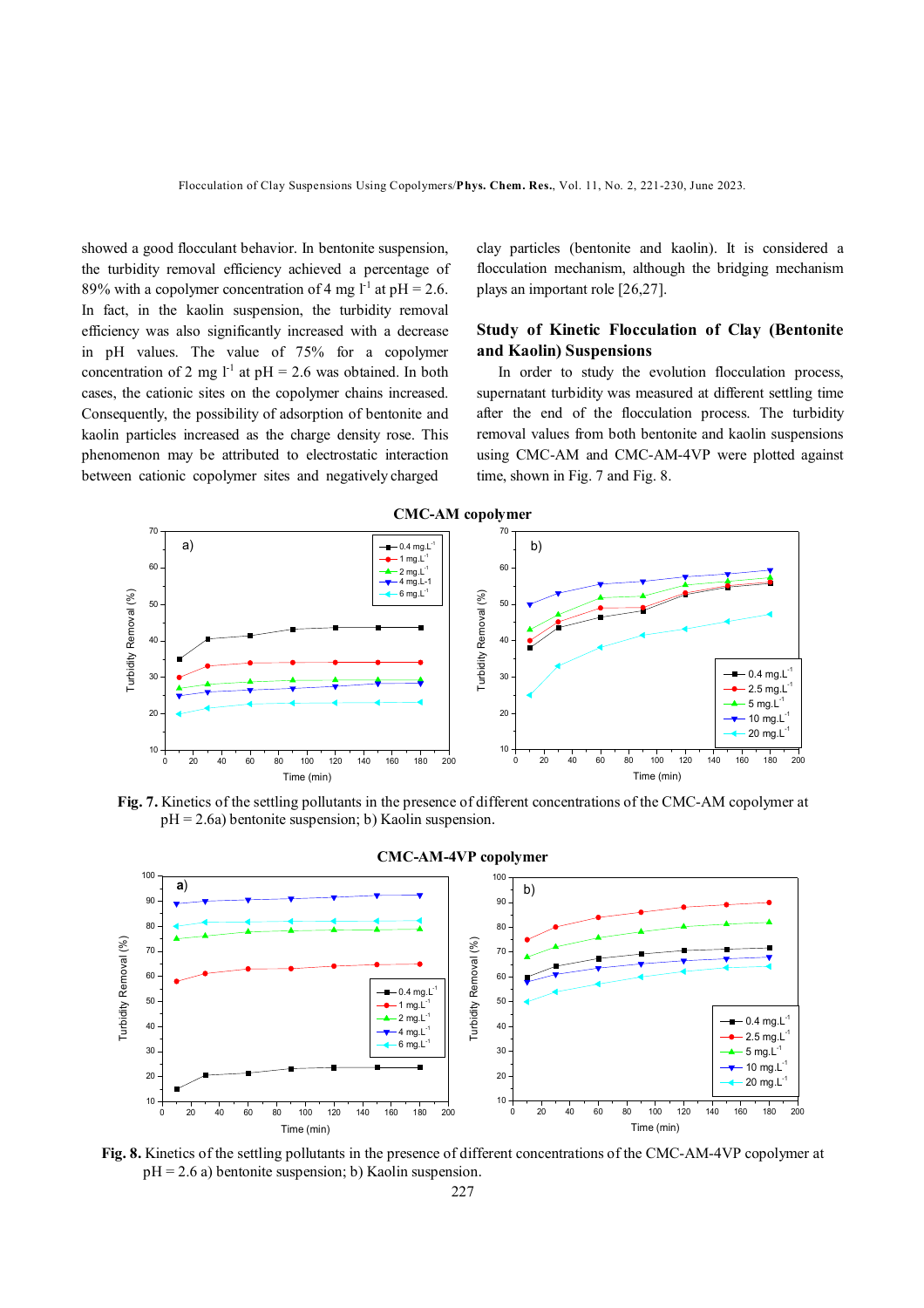From the figures, we noticed a stability of the turbidity removal from bentonite suspension in the case of both CMC-AM and CMC-AM-4VP. A slight improvement of the turbidity removal was obtained. From these results, it can be concluded that the flocculation process using prepared copolymers was a very fast process as described in the previous section. The formed flocs showed a good stability without any further release of the flocculated particles.

## **CONCLUSIONS**

 In this study, the CMC-AM and CMC-AM-4VP copolymers were prepared by the modification of carboxymethylcellulose (CMC) with the acrylamide (AM) and/or 4-vinylpyridine (4VP) monomers. The resulting copolymers were characterized by infrared spectroscopy (FTIR), thermal analysis (ATG), and X-ray diffraction (XRD). The adsorption of clay (bentonite and kaolin) particles onto CMC-AM and CMC-AM-4VP copolymers were studied using a Jar-Test conducted under different experimental conditions while varying parameters such as the contact time, pH of turbid solution, flocculant dosage, and initial clay concentrations. The results showed that the efficiency of the removal of suspended particles from bentonite and kaolin depended on the type of copolymer and the pH of the medium. The first copolymer (CMC-AM) showed low efficiency in removing bentonite and kaolin turbidity. However, using copolymer (CMC-AM-4VP), a good flocculant behavior was obtained in acid medium for bentonite and kaolin suspensions; a percentage of 89% and 75% were achieved with copolymer concentrations of 4 mg  $l^{-1}$  and 2 mg  $l^{-1}$  at pH = 2.6, respectively. This result provided by the adsorption of negatively charged clay (bentonite and kaolin) particles on the copolymer by the addition of HCl acid.

## **REFERENCES**

[1] De Jesus da Silveira Neta, J. ; Costa Moreira, G. ; da Silva, C. J.; Reis, C.; Reis, E. L., Use of polyurethane foams for the removal of the direct red 80 and reactive blue 21 dyes in aqueous medium. *Desalination*. **2011**, *281*, 55-60, DOI: 10.1016/ j.desal.2011.07.04.

- [2] Sarjerao, B. D.; Gaurav, G. D.; Nilesh, L. J.; Aniruddha, B. P.; Dipak, V. P.; Nitin, S.; Ramdular, P., Hydrodynamic cavitation as an imperative technology for the treatment of petroleum refinery effluent. *J. Water Process. Eng.* **2019**, *29*, 100768, DOI: 10.1016/j.jwpe.2019.02.008.
- [3] Wang, J. P.; Chen, Y. Z.; Ge, X. W.; Yu, H. Q., Optimization of coagulation-flocculation process for paper-recycling wastewater treatment using response surface methodology. *Colloid Surf: A Phys. Eng. Aspect.* **2007**, *302*, 204-210, DOI: 10.1016/ j.colsurfa.2007.02.023.
- [4] Zheng, Z.; Zhu, G.; Jiang, S.; Tshukudu, T.; Xiang, X.; Zhang, P.; He, Q., Investigations of coagulationflocculation process by performance optimization, model prediction and fractal structure of flocs. *Desalination*. **2011**, *269*, 148-156, DOI: 10.1016/ j.desal.2010.10.054.
- [5] Runkana, V.; Somasundaran, P.; Kapur, P. C., A population balance model for flocculation of colloidal suspensions by polymer bridging. *Chem. Eng. Sci.* **2006**, *61*, 182-191, DOI: 10.1016/j.ces.2005.01.046
- [6] Divakaran, R.; Pillai, V. N., Flocculation of kaolinite suspensions in water by chitosan. *Water Res.* **2001**, *35*, 3904-3908, DOI: 10.1016/s0043-1354(01)00131- 2.
- [7] Renaut, F.; Sancey, B.; Badot, P. M.; Crini, G., Chitosan for coagulation/flocculation processes-An eco-friendly approach. *Eur, Polym, J.* **2009**, *45*, 1337-1348, DOI: 10.1016/j.eurpolymj.2008.12.027.
- [8] Lee, S. H.; Shin, M. C.; Choi, S. J.; Shim, J. H.; Park, L. S., Improvement of flocculation efficiency of water treatment by using polymer flocculants. *Environ. Technol.* **2010**, *19*, 431-436, DOI: 10.1080/ 09593331908616699.
- [9] Baghvand, A.; Daryabeigi, Z. A.; Mehrdadi, N.; Karbassi, A., Optimizing coagulation process for low to high turbidity waters using aluminum and iron salts. *Am. J. Environ. Sci.* **2010**, *6*, 442-448, DOI: 10.3844/ajessp.2010.442.448.
- [10] Hocine, T.; Benhabib, K.; Bouras, B.; Mansri, A., Comparative study between new polyacrylamide based copolymer poly (AM-4VP) and a cationic commercial flocculant: application in turbidity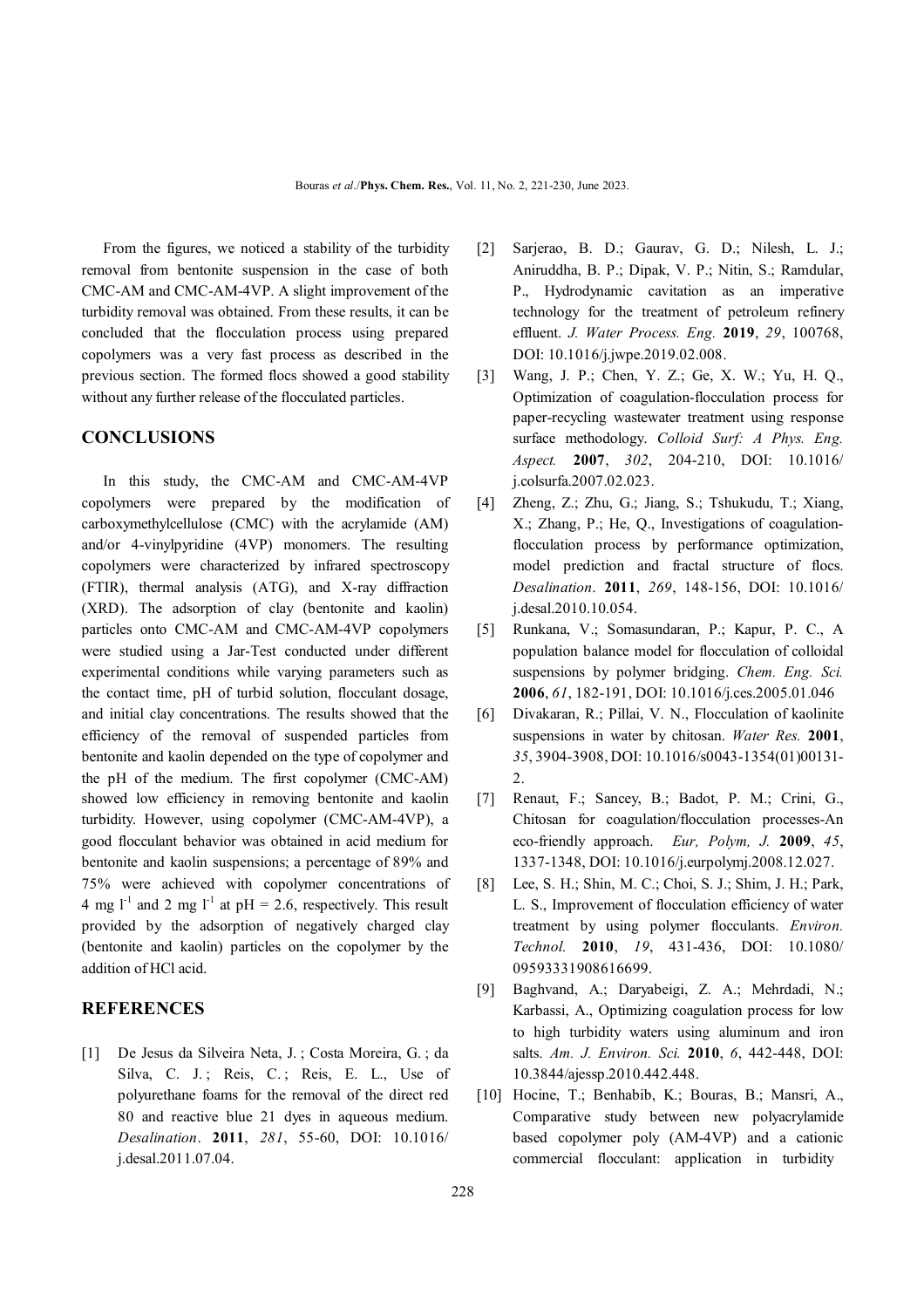Flocculation of Clay Suspensions Using Copolymers/**Phys. Chem. Res.**, Vol. 11, No. 2, 221-230, June 2023.

removal on semi-industrial pilot. *J. Polym. Environ.* **2018**, *26*, 1550-1558, DOI: 10.1007/s10924-017- 1049-7.

- [11] Hasan, A.; Fatehi, P., Flocculation of kaolin particles with cationic lignin polymers. *Sci. Rep.* **2019**, *9*, 2672- 20681, DOI: 10.1038/s41598-019-39135-z.
- [12] Bolto, B.; Gregory, J., Organic polyelectrolytes in water treatment. *Water Res.* **2007**, *41*, 2301-2324, DOI: 10.1016/j.watres.2007.03.012.
- [13] Lee, C. S.; Robinson, J.; Chong, M. F., A review on application of flocculants in wastewater treatment. *Process Safety Environ. Protec.* **2014**, *92*, 489-508, DOI: 10.1016/j.psep.2014.04.010.
- [14] Jin, H.; An, Q.; Zhao, Q.; Qian, J.; Zhu, M., Pervaporation dehydration of ethanol by using polyelectrolyte complex membranes based on poly (N-ethyl-4-vinylpyridinium bromide) and sodium carboxymethyl cellulose. *J. Membrane Sci.* **2010**, *347*, 183-192, DOI: 10.1016/j.memsci.2009.10.023.
- [15] Varaprasad, K.; Jayaramudu, T.; Sadiku, E. R., Removal of dye by carboxymethyl cellulose, acrylamide and graphene oxide *via* a free radical polymerization process. *Carbohydr. Polym.* **2017**, *164*, 186-194. DOI: 10.1016/j.carbpol.2017.01.094.
- [16] Mishra, V.; Kumar, R., Graft copolymerization of carboxymethylcellulose: An overview. *Trend. Carbohydr. Research.* **2012**, *4*, 1-17, DOI: 0975- 0304/09
- [17] Godiya, C. B.; Cheng, X.; Li, D.; Chen, Z.; Lu, X., Carboxymethyl cellulose/polyacrylamide composite hydrogel for cascaded treatment/reuse of heavy metal ions in wastewater. *J. Hazard. Mater.* **2019**, *364*, 28- 38, DOI: 10.1016/j.jhazmat.2018.09.076.
- [18] Bouras, B.; Hocine, T.; Benabadji, K. I.; Benhabib, K.; Mansri, A., Optimizing the coagulation/ flocculation process for bentonite suspension with poly (acrylamide-co-(N-methyl-4-vinylpyridinium tosylate))[AM7/VP10/0.1%/CTs]. *Turk. J. Chem.* **2018**, *42*, 748-758, DOI: 10.3906/kim-1711-11.
- [19] Bouras, B.; Hocine, T.; Benhabib, K.; Zair, R.; Mansri, A.; Tennouga, L.; Guemra, K., Turbidity removal from bentonite suspension by coagulation/flocculation using modified *p*phenylenediamine/poly(acrylamide). *Rev. Roum.*

*Chim.* **2019**, *64*, 985-991, DOI: 10.33224/rrch/2019.64.11.07.

- [20] Mohy Eldin, M. S.; Omer, A. M.; Soliman, E. A.; Hassan, E. A., Superabsorbent polyacrylamide grafted carboxymethyl cellulose pH sensitive hydrogel: I. Preparation and characterization. *Des. Water. Treat.* **2013**, *51*, 3196-3206, DOI: 10.1080/ 19443994.2012.751156.
- [21] Gupta, K.; Sahoo, S., Graft copolymerisation of 4-vinylpyridine onto cellulose using CO(III) acetylacetonate comlex in aqueous medium. *Cellulose*, **2001**, *8*, 233-242, DOI: 10.1023/ A:1013107122535.
- [22] Tripathy, T., Synthesis of polyacrylamide grafted carboxymethylcellulose and evaluation of its flocculation characteristics. *Int. J. Polym. Mater. Polym. Biomater.* **2007**, *56*, 461-482, DOI: 10.1080/ 00914030600904660.
- [23] Luna-Martínez, J. F.; Hernández-Uresti, D. B.; Reyes-Melo, M. F.; Guerrero-Salazar, C. A.; González-González, V. A.; Sepúlveda-Guzmán, S., Synthesis and optical characterization of ZnS-sodium carboxymethyl cellulose nanocomposite films. *Carbohydr. Polym.* **2011**, *84*, 566-570, DOI: 10.1016/j.carbpol.2010.12.021.
- [24] Ma, J.; Fu, X.; Xia, W.; Fu, K.; Liao, Y., Flocculation of a high-turbidity kaolin suspension using hydrophobic modified quaternary ammonium salt polyacrylamide. *Processes*. **2019**, *7*, 108, DOI: 10.3390/pr7020108.
- [25] Zhen, Y.; Hu, Y.; Ziwen, J.; Tao, C.; Haijianj, L.; Aimin, L.; Rongshi, C., Flocculation of both anionic and cationic dyes in aqueous solutions by the amphoteric grafting flocculant carboxymethyl chitosan-graft-polyacrylamide. *J. Hazard. Mater.* **2013**, *254*, 36-45, DOI: 10.1016/ j.jhazmat.2013.03.053.
- [26] Mansri, A.; Hocine, T.; Bouras, B.; Benhabib, K., Synthesis of a new flocculant based on poly(acrylamide-co-(N-octyl-4-vinylpyridinium bromide)) [AM5/VP5C8Br]-application for the turbidity removal from clay suspension. *J. Macro. Sci. Part A. Pure. Appl.Chem.* **2019**, *56*, 96-103, DOI: 10.1080/10601325.2018.1549947.